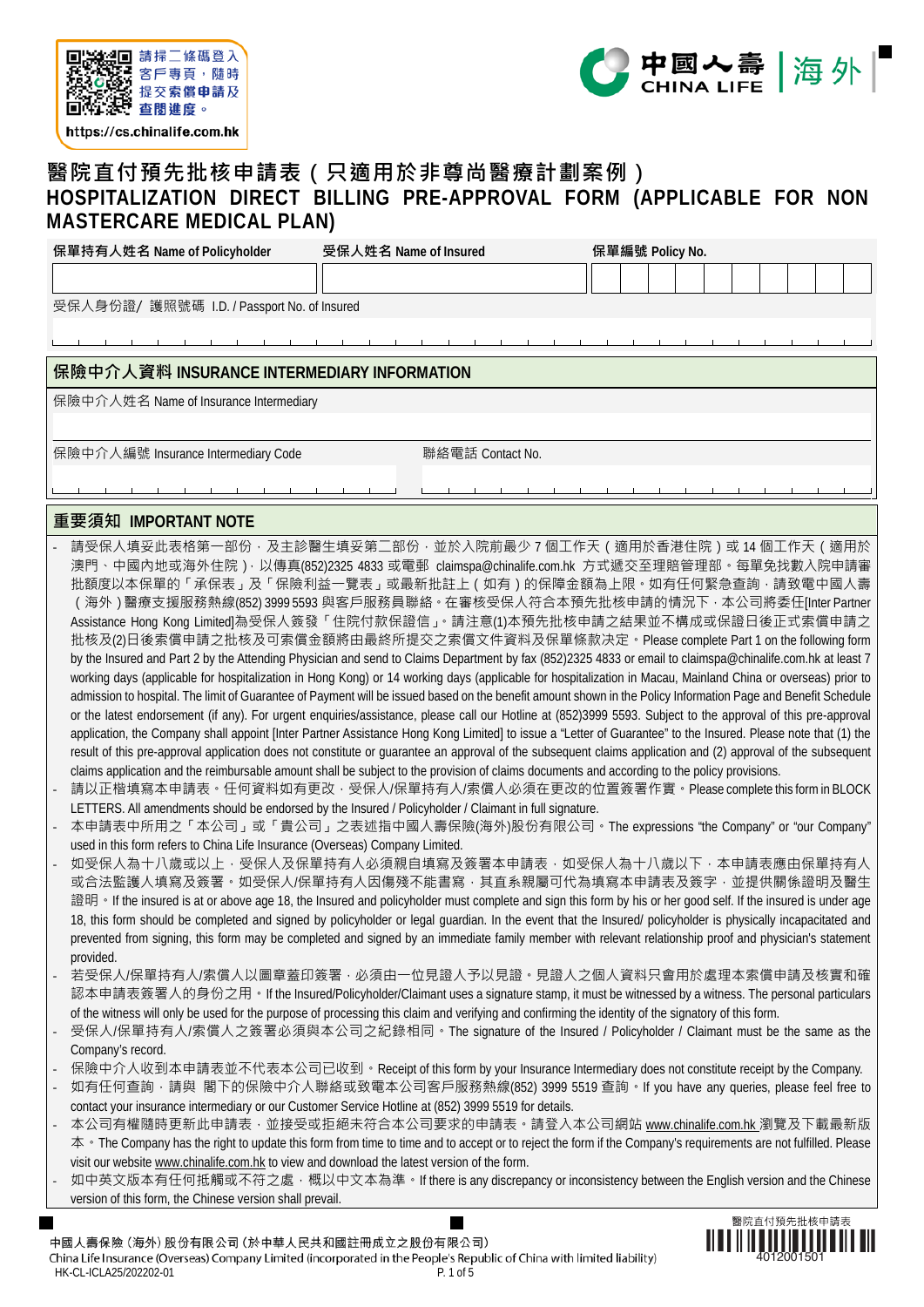|                |                                                                                                                                                                                                                                                 |  | 保單編號 Policy No. |                                              |                 |         |       |                                    |                 |       |  |
|----------------|-------------------------------------------------------------------------------------------------------------------------------------------------------------------------------------------------------------------------------------------------|--|-----------------|----------------------------------------------|-----------------|---------|-------|------------------------------------|-----------------|-------|--|
|                | 第一部份 - 索償資料                                                                                                                                                                                                                                     |  |                 |                                              |                 |         |       |                                    |                 |       |  |
|                | <b>PART I - PARTICULARS OF CLAIM</b>                                                                                                                                                                                                            |  |                 |                                              |                 |         |       |                                    |                 |       |  |
|                | A. 一般資料 GENERAL INFORMATION                                                                                                                                                                                                                     |  |                 |                                              |                 |         |       |                                    |                 |       |  |
| 1              | 聯絡電話 Contact phone no:                                                                                                                                                                                                                          |  |                 |                                              |                 |         |       |                                    |                 |       |  |
| $\overline{2}$ | 電郵地址 Email Address                                                                                                                                                                                                                              |  |                 |                                              |                 |         |       |                                    |                 |       |  |
| 3              | 職業/行業(必須填寫) Occupation/Business (Compulsory)                                                                                                                                                                                                    |  |                 |                                              |                 |         |       |                                    |                 |       |  |
| $\overline{4}$ | 閣下有否因同一事故曾/將會向其他保險公司索償?如是,請提供該保險公司名稱及保單號<br>碼 • Did/Will you make a claim against any other insurance company for the same incident? If yes,<br>please indicate the name of insurance company and policy no<br>保險公司名稱 Name of Insurance Company |  | 保單號碼 Policy No. |                                              |                 |         | 是 Yes | 保障類別及保障金額 Type & Amount of benefit |                 | 否 No  |  |
|                | B. 因意外住院 FOR HOSPITALIZATION DUE TO ACCIDENT                                                                                                                                                                                                    |  |                 |                                              |                 |         |       |                                    |                 |       |  |
| 1              | 意外發生日期及時間 Date and time of the 年 Year<br>accident                                                                                                                                                                                               |  |                 | 月 Month                                      | $\boxminus$ Day | 時 Hour  |       | 分 Minute                           |                 | AM/PM |  |
| $\overline{2}$ | 意外發生地點 Place of accident occurred                                                                                                                                                                                                               |  |                 |                                              |                 |         |       |                                    |                 |       |  |
| 3              | 意外發生之起因及受傷詳情 Please describe the reason of accident and details of injury                                                                                                                                                                       |  |                 |                                              |                 |         |       |                                    |                 |       |  |
|                | C. 因疾病住院 FOR HOSPITALIZATION DUE TO ILLNESS                                                                                                                                                                                                     |  |                 |                                              |                 |         |       |                                    |                 |       |  |
| 1              | 病症名稱 Name of illness                                                                                                                                                                                                                            |  |                 |                                              |                 |         |       |                                    |                 |       |  |
| 2              | 請描述症狀 Please describe symptoms                                                                                                                                                                                                                  |  |                 |                                              |                 |         |       |                                    |                 |       |  |
| 3              | 症狀何時開始出現? When did these symptoms first appear?                                                                                                                                                                                                 |  |                 | 年 Year                                       |                 | 月 Month |       |                                    | $\boxminus$ Day |       |  |
|                | D. 治療詳情 TREATMENT DETAILS                                                                                                                                                                                                                       |  |                 |                                              |                 |         |       |                                    |                 |       |  |
| 1              | 初診醫生/醫院的資料: The physician/hospital first consulted<br>for this injury or illness.<br>醫生/醫院名稱及地址 Name & Address of Physician/Hospital                                                                                                            |  |                 | 首次求診日期 Date of first consultation:<br>年 Year |                 | 月 Month |       |                                    | $\boxminus$ Day |       |  |
|                |                                                                                                                                                                                                                                                 |  |                 |                                              |                 |         |       |                                    |                 |       |  |
| $\overline{2}$ | 其他曾診治此症或過往類似病況的醫生/醫院資料: Other<br>physicians/hospital consulted for this or similar conditions:                                                                                                                                                  |  |                 | 求診日期 Date of consultation:<br>年 Year         |                 | 月 Month |       |                                    | $\boxminus$ Day |       |  |
|                | 醫生/醫院名稱及地址 Name & Address of Physician/Hospital                                                                                                                                                                                                 |  |                 |                                              |                 |         |       |                                    |                 |       |  |
|                |                                                                                                                                                                                                                                                 |  |                 |                                              |                 |         |       |                                    |                 |       |  |

 $\blacksquare$ 

 $\blacksquare$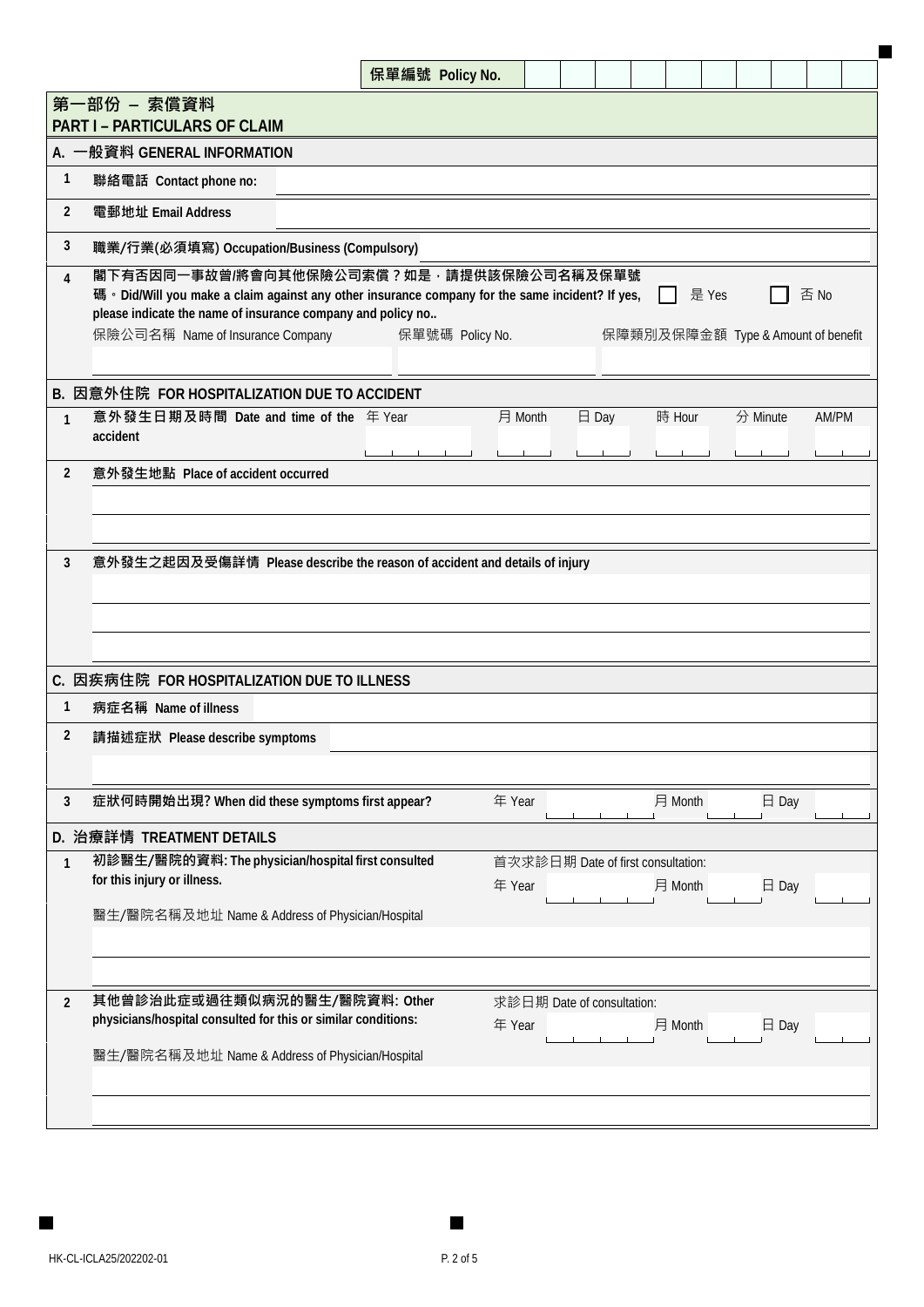|                                                                                                                                                                                                                                                                                                                                                                                                                                                                                                                                                                                                                                                                                                                                                                                                                                                                                                                                                                                                                                                                                                                                                                                                                                                                                                                                                                                                                                                                                                                                                                                                                                                                                                                                                                                                                                                                                                                                                                                                                                                                                                                                                                                                                                                                                                 |                                                                                                                                                                                 |                    |                | 保單編號 Policy No.                    |        |                          |                 |                         |                |                 |
|-------------------------------------------------------------------------------------------------------------------------------------------------------------------------------------------------------------------------------------------------------------------------------------------------------------------------------------------------------------------------------------------------------------------------------------------------------------------------------------------------------------------------------------------------------------------------------------------------------------------------------------------------------------------------------------------------------------------------------------------------------------------------------------------------------------------------------------------------------------------------------------------------------------------------------------------------------------------------------------------------------------------------------------------------------------------------------------------------------------------------------------------------------------------------------------------------------------------------------------------------------------------------------------------------------------------------------------------------------------------------------------------------------------------------------------------------------------------------------------------------------------------------------------------------------------------------------------------------------------------------------------------------------------------------------------------------------------------------------------------------------------------------------------------------------------------------------------------------------------------------------------------------------------------------------------------------------------------------------------------------------------------------------------------------------------------------------------------------------------------------------------------------------------------------------------------------------------------------------------------------------------------------------------------------|---------------------------------------------------------------------------------------------------------------------------------------------------------------------------------|--------------------|----------------|------------------------------------|--------|--------------------------|-----------------|-------------------------|----------------|-----------------|
| E. 收取差額費用之信用卡授權書 (此部份必須填寫)<br>CREDIT CARD AUTHORIZATION FORM FOR SHORTFALL COLLECTION (THIS SECTION IS MANDATORY)                                                                                                                                                                                                                                                                                                                                                                                                                                                                                                                                                                                                                                                                                                                                                                                                                                                                                                                                                                                                                                                                                                                                                                                                                                                                                                                                                                                                                                                                                                                                                                                                                                                                                                                                                                                                                                                                                                                                                                                                                                                                                                                                                                               |                                                                                                                                                                                 |                    |                |                                    |        |                          |                 |                         |                |                 |
| 如中國人壽 ( 海外 ) 股份有限公司 ( 以下簡稱"本公司" ) 直接向醫院支付的費用超出合資格索償的應支付賠償額 · 或有關差額或費用不屬於保障範圍<br>授權書將授權本公司從以下信用卡戶口收取有關差額或費用。信用卡持卡人必須為相關保單之保單持有人或受保人。如最終理賠後出現賠償差額·本公<br>司將於發出「差額缴付通知書」的十四天後扣取有關差額及費用。If the expenses which China Life Insurance (Overseas) Company Limited (hereinafter called "the<br>Company") paid directly to the hospital exceeds the eligible amount of qualified claim or the relevant shortfall or expenses is not included in the benefit coverage, this authorization form<br>will authorize the Company to debit the relevant shortfall or expenses from the below credit card account. The credit card holder must be the Policyholder or the Insured of the Policy.<br>If there is shortfall after claim adjudication, the Company will debit the outstanding shortfall or expenses from the credit card account 14 days after the issuance of "Shortfall Payment                                                                                                                                                                                                                                                                                                                                                                                                                                                                                                                                                                                                                                                                                                                                                                                                                                                                                                                                                                                                                                                                                                                                                                                                                                                                                                                                                                                                                    |                                                                                                                                                                                 |                    |                |                                    |        |                          |                 |                         |                |                 |
| Notice".<br>持卡人姓名:                                                                                                                                                                                                                                                                                                                                                                                                                                                                                                                                                                                                                                                                                                                                                                                                                                                                                                                                                                                                                                                                                                                                                                                                                                                                                                                                                                                                                                                                                                                                                                                                                                                                                                                                                                                                                                                                                                                                                                                                                                                                                                                                                                                                                                                                              |                                                                                                                                                                                 |                    |                | 持卡人身份證/護照號碼:                       |        |                          |                 | 持卡人簽署:                  |                |                 |
| Cardholder's Name:<br>信用卡戶口號碼:                                                                                                                                                                                                                                                                                                                                                                                                                                                                                                                                                                                                                                                                                                                                                                                                                                                                                                                                                                                                                                                                                                                                                                                                                                                                                                                                                                                                                                                                                                                                                                                                                                                                                                                                                                                                                                                                                                                                                                                                                                                                                                                                                                                                                                                                  |                                                                                                                                                                                 |                    | 信用卡到期日:        | Cardholder I.D. Card/Passport No.: |        |                          |                 | Cardholder's Signature: |                |                 |
| <b>Credit Card Account No.:</b><br>信用卡類別*:                                                                                                                                                                                                                                                                                                                                                                                                                                                                                                                                                                                                                                                                                                                                                                                                                                                                                                                                                                                                                                                                                                                                                                                                                                                                                                                                                                                                                                                                                                                                                                                                                                                                                                                                                                                                                                                                                                                                                                                                                                                                                                                                                                                                                                                      |                                                                                                                                                                                 |                    | 持卡人聯絡電話:       | <b>Credit Card Expiry Date:</b>    |        |                          |                 |                         |                |                 |
| Credit Card Type*:                                                                                                                                                                                                                                                                                                                                                                                                                                                                                                                                                                                                                                                                                                                                                                                                                                                                                                                                                                                                                                                                                                                                                                                                                                                                                                                                                                                                                                                                                                                                                                                                                                                                                                                                                                                                                                                                                                                                                                                                                                                                                                                                                                                                                                                                              | Visa                                                                                                                                                                            | Mastercard<br>萬事達卡 |                | Cardholder's Contact Phone No.:    |        |                          |                 |                         |                |                 |
|                                                                                                                                                                                                                                                                                                                                                                                                                                                                                                                                                                                                                                                                                                                                                                                                                                                                                                                                                                                                                                                                                                                                                                                                                                                                                                                                                                                                                                                                                                                                                                                                                                                                                                                                                                                                                                                                                                                                                                                                                                                                                                                                                                                                                                                                                                 | UnionPay 銀聯                                                                                                                                                                     |                    |                |                                    |        |                          |                 |                         |                |                 |
| 持卡人與病者關係<br>Relationship between cardholder and patient                                                                                                                                                                                                                                                                                                                                                                                                                                                                                                                                                                                                                                                                                                                                                                                                                                                                                                                                                                                                                                                                                                                                                                                                                                                                                                                                                                                                                                                                                                                                                                                                                                                                                                                                                                                                                                                                                                                                                                                                                                                                                                                                                                                                                                         |                                                                                                                                                                                 |                    |                | 保單持有人 Policyholder                 |        |                          |                 |                         |                |                 |
| 請在適當格內加上剔號 (Please tick the appropriate box)                                                                                                                                                                                                                                                                                                                                                                                                                                                                                                                                                                                                                                                                                                                                                                                                                                                                                                                                                                                                                                                                                                                                                                                                                                                                                                                                                                                                                                                                                                                                                                                                                                                                                                                                                                                                                                                                                                                                                                                                                                                                                                                                                                                                                                                    |                                                                                                                                                                                 |                    |                | 病者本人 Patient                       |        |                          |                 |                         |                |                 |
| 本人/我們 · 受保人/保單持有人/索償人 · 謹聲明上述提供之信用卡資料均為事實之全部並確實無訛 · 並同意授權及<br>指示中國人壽 (海外)股份有限公司從本人以上信用卡戶口扣除有關差額或費用 (如適用) · I/We, the                                                                                                                                                                                                                                                                                                                                                                                                                                                                                                                                                                                                                                                                                                                                                                                                                                                                                                                                                                                                                                                                                                                                                                                                                                                                                                                                                                                                                                                                                                                                                                                                                                                                                                                                                                                                                                                                                                                                                                                                                                                                                                                                                                            |                                                                                                                                                                                 |                    |                |                                    |        |                          |                 | 年 Year                  | 月 Month        | $\boxminus$ Day |
| Insured/Policyholder/Claimant, hereby declare that above credit card information provided is complete and true, and agree to authorise<br>and instruct China Life Insurance (Overseas) Company Limited to debit the outstanding shortfall or expenses (if applicable) from my above<br>credit card account.                                                                                                                                                                                                                                                                                                                                                                                                                                                                                                                                                                                                                                                                                                                                                                                                                                                                                                                                                                                                                                                                                                                                                                                                                                                                                                                                                                                                                                                                                                                                                                                                                                                                                                                                                                                                                                                                                                                                                                                     |                                                                                                                                                                                 |                    |                |                                    |        |                          |                 |                         |                |                 |
| *只接受由香港銀行發出的 Visa、萬事達卡及銀聯卡 Only accept Visa, Mastercard and UnionPay issued by banks in Hong Kong.                                                                                                                                                                                                                                                                                                                                                                                                                                                                                                                                                                                                                                                                                                                                                                                                                                                                                                                                                                                                                                                                                                                                                                                                                                                                                                                                                                                                                                                                                                                                                                                                                                                                                                                                                                                                                                                                                                                                                                                                                                                                                                                                                                                              |                                                                                                                                                                                 |                    |                |                                    |        |                          |                 |                         |                |                 |
| F. 個人資料收集聲明 PERSONAL INFORMATION COLLECTION STATEMENT<br>本人/我們確認已閱讀及明白「中國人壽保險(海外)股份有限公司」的收集個人資料聲明。有關最新版本的收集個人資料聲明 · 可於                                                                                                                                                                                                                                                                                                                                                                                                                                                                                                                                                                                                                                                                                                                                                                                                                                                                                                                                                                                                                                                                                                                                                                                                                                                                                                                                                                                                                                                                                                                                                                                                                                                                                                                                                                                                                                                                                                                                                                                                                                                                                                                                                                          |                                                                                                                                                                                 |                    |                |                                    |        |                          |                 |                         |                |                 |
| https://www.chinalife.com.hk/zh-hk/privacy-policy 下載或向中國人壽保險 海外 )股份有限公司索取 • I/We confirm that I/we have read and understood the Personal Information<br>Collection Statement ("PICS") of China Life Insurance (Overseas) Company Limited. For the latest version of the PICS, it can be downloaded from https://www.chinalife.com.hk/zh-<br>hk/privacy-policy or is made available upon request.                                                                                                                                                                                                                                                                                                                                                                                                                                                                                                                                                                                                                                                                                                                                                                                                                                                                                                                                                                                                                                                                                                                                                                                                                                                                                                                                                                                                                                                                                                                                                                                                                                                                                                                                                                                                                                                                                                |                                                                                                                                                                                 |                    |                |                                    |        |                          |                 |                         |                |                 |
| 否 No<br>l 1                                                                                                                                                                                                                                                                                                                                                                                                                                                                                                                                                                                                                                                                                                                                                                                                                                                                                                                                                                                                                                                                                                                                                                                                                                                                                                                                                                                                                                                                                                                                                                                                                                                                                                                                                                                                                                                                                                                                                                                                                                                                                                                                                                                                                                                                                     | 如閣下不欲本公司就是次住院付款保證信的申請, 通知有關業務代表, 請在"否"加上剔號。If you do not want the Company to inform your agent about<br>this hospitalization Letter of Guarantee application, please tick "No". |                    |                |                                    |        |                          |                 |                         |                |                 |
| G. 聲明及授權 DECLARATION AND AUTHORIZATION                                                                                                                                                                                                                                                                                                                                                                                                                                                                                                                                                                                                                                                                                                                                                                                                                                                                                                                                                                                                                                                                                                                                                                                                                                                                                                                                                                                                                                                                                                                                                                                                                                                                                                                                                                                                                                                                                                                                                                                                                                                                                                                                                                                                                                                          |                                                                                                                                                                                 |                    |                |                                    |        |                          |                 |                         |                |                 |
| 授權 Authorization<br>本人/我們 · 受保人/保單持有人/索償人 · 代表本人/我們及尚未成年之受保人(如有)謹此授權 (1) 任何僱主、註冊西醫、醫院、診所、保險公司、銀行、政<br>府機構、政府部門 · 或其他機構、組織或人士 · 凡知道或具有任何有關本人/我們/尚未成年之受保人之紀錄、認識或資料者 · 均可將該等資料提供<br>及轉交給中國人壽保險(海外)股份有限公司(以下簡稱「貴公司」); (2) 貴公司或任何其指定之醫療/輔助醫療檢查員或化驗所 · 可就本索償申請替<br>本人/我們/尚未成年之受保人進行所需之醫療評估及測試 · 作為審核本人/我們/尚未成年之受保人之健康狀況 · 此授權對本人/我們之繼承人及授讓人具有<br>約束力;即使本人/我們死亡或無行為能力時,此授權書仍具效力。此授權書的影印本與正本均有同等效力。I/We, the Insured/Policyholder/Claimant, represent<br>me/ us/ the Insured under 18 years old (if any) HEREBY AUTHORIZE (1) any employer, registered medical practitioner, hospital, clinic, insurance company, bank, government institution,<br>government department, or other organization, institution or person, that is aware of or has any records, knowledge or information of me/us/the insured under 18 years old to disclose,<br>release and transfer such information to the Company; (2) the Company or any of its appointed medical / para-medical examiners or laboratories to perform the necessary medical<br>assessment and tests to evaluate the health status of myself/ ourselves/ the insured under 18 years old in relation to this claim. This authorization shall bind the successors and<br>assignees of me/us and remains valid notwithstanding death or incapacity. A photocopy of this authorization shall be as valid as the original.<br>聲明 Declaration<br>本人謹此聲明及同意(1)上述一切陳述及問題的所有答案 · 不論是否本人親手所寫 · 就本人所知所信 · 均為事實之全部並確實無訛; 本人明白倘有任何未<br>知是否屬於重要事項的資料均須透露;(2)本人對任何人所作出之任何聲明 · 如沒有在此申請表上填寫或印出 · 貴公司不須受其約束 · 若相關人士不能提<br>供任何此申請表所需的資料 · 貴公司可能因此不能審核及處理此預先批核申請 · I HEREBY DECLARE and AGREE that (1) all the foregoing statements and answers<br>to all questions whether or not written by my own hand are to the best of my knowledge and belief complete and true; I also understand that in the event of doubt as to whether a fact<br>is material, it should be disclosed here. (2) The Company is not bound by any statement which I may have made to any person if not written or printed here. If any relevant persons fail<br>to provide any information requested in this application form, it may result in the Company's inability to process and deal with this pre-approval application.<br>H. 簽署(請勿在空白表格上簽署) SIGNATURE (Please DO NOT sign on BLANK form) |                                                                                                                                                                                 |                    |                |                                    |        |                          |                 |                         |                | 、發放             |
|                                                                                                                                                                                                                                                                                                                                                                                                                                                                                                                                                                                                                                                                                                                                                                                                                                                                                                                                                                                                                                                                                                                                                                                                                                                                                                                                                                                                                                                                                                                                                                                                                                                                                                                                                                                                                                                                                                                                                                                                                                                                                                                                                                                                                                                                                                 |                                                                                                                                                                                 |                    | 受保人            |                                    |        | 保單持有人 / 索償人*             |                 |                         | 見證人            |                 |
|                                                                                                                                                                                                                                                                                                                                                                                                                                                                                                                                                                                                                                                                                                                                                                                                                                                                                                                                                                                                                                                                                                                                                                                                                                                                                                                                                                                                                                                                                                                                                                                                                                                                                                                                                                                                                                                                                                                                                                                                                                                                                                                                                                                                                                                                                                 |                                                                                                                                                                                 |                    | <b>Insured</b> |                                    |        | Policyholder / Claimant* |                 |                         | <b>Witness</b> |                 |
| 簽署 Signature                                                                                                                                                                                                                                                                                                                                                                                                                                                                                                                                                                                                                                                                                                                                                                                                                                                                                                                                                                                                                                                                                                                                                                                                                                                                                                                                                                                                                                                                                                                                                                                                                                                                                                                                                                                                                                                                                                                                                                                                                                                                                                                                                                                                                                                                                    |                                                                                                                                                                                 |                    |                |                                    |        |                          |                 |                         |                |                 |
| 姓名 Name                                                                                                                                                                                                                                                                                                                                                                                                                                                                                                                                                                                                                                                                                                                                                                                                                                                                                                                                                                                                                                                                                                                                                                                                                                                                                                                                                                                                                                                                                                                                                                                                                                                                                                                                                                                                                                                                                                                                                                                                                                                                                                                                                                                                                                                                                         |                                                                                                                                                                                 |                    |                |                                    |        |                          |                 |                         |                |                 |
| 身份證/護照號碼 I.D. Card / Passport No.                                                                                                                                                                                                                                                                                                                                                                                                                                                                                                                                                                                                                                                                                                                                                                                                                                                                                                                                                                                                                                                                                                                                                                                                                                                                                                                                                                                                                                                                                                                                                                                                                                                                                                                                                                                                                                                                                                                                                                                                                                                                                                                                                                                                                                                               |                                                                                                                                                                                 |                    |                |                                    |        |                          |                 |                         |                |                 |
| 日期 Date                                                                                                                                                                                                                                                                                                                                                                                                                                                                                                                                                                                                                                                                                                                                                                                                                                                                                                                                                                                                                                                                                                                                                                                                                                                                                                                                                                                                                                                                                                                                                                                                                                                                                                                                                                                                                                                                                                                                                                                                                                                                                                                                                                                                                                                                                         |                                                                                                                                                                                 | 年 Year             | 月 Month        | $\boxminus$ Day                    | 年 Year | 月 Month                  | $\boxminus$ Day | 年 Year                  | 月 Month        | $\boxminus$ Day |
| *索償人與受保人/保單持有人關係<br>*Relationship with Insured/Policyholder                                                                                                                                                                                                                                                                                                                                                                                                                                                                                                                                                                                                                                                                                                                                                                                                                                                                                                                                                                                                                                                                                                                                                                                                                                                                                                                                                                                                                                                                                                                                                                                                                                                                                                                                                                                                                                                                                                                                                                                                                                                                                                                                                                                                                                     |                                                                                                                                                                                 |                    |                |                                    |        |                          |                 |                         |                |                 |

п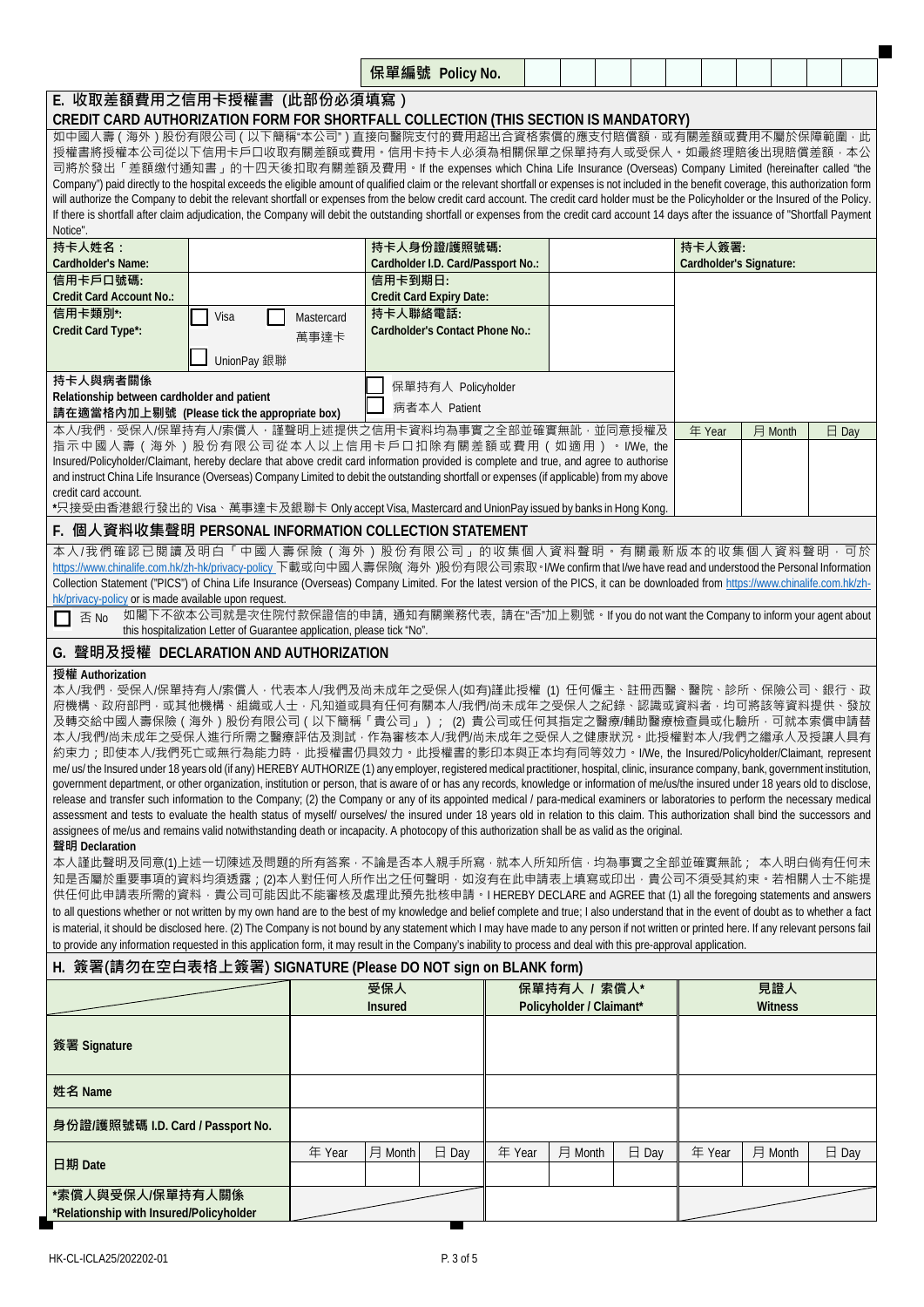|                                                                                                                                                                                                                                                                                                                              | 保單編號 Policy No.                                                          |        |                                                                                                                                                                |                   |                  |                 |        |                        |                        |      |
|------------------------------------------------------------------------------------------------------------------------------------------------------------------------------------------------------------------------------------------------------------------------------------------------------------------------------|--------------------------------------------------------------------------|--------|----------------------------------------------------------------------------------------------------------------------------------------------------------------|-------------------|------------------|-----------------|--------|------------------------|------------------------|------|
| 第二部份 – 主診醫生報告書 (由主診醫生填寫,所有費用由受保人/保單持有人/索償人自行承擔)<br>PART II - ATTENDING PHYSICIAN STATEMENT (To be completed by attending physician at the Insured / Policyholder /<br>Claimant's own expenses.)                                                                                                                              |                                                                          |        |                                                                                                                                                                |                   |                  |                 |        |                        |                        |      |
| A. 病人資料 Particulars of Patient<br>1<br>病人姓名 Name of Patient                                                                                                                                                                                                                                                                  |                                                                          |        |                                                                                                                                                                |                   |                  |                 |        |                        |                        |      |
|                                                                                                                                                                                                                                                                                                                              |                                                                          |        |                                                                                                                                                                | 年齡及性別 Age and Sex |                  |                 |        |                        |                        |      |
| 2<br>身份證/ 護照號碼 I.D. Card / Passport No.                                                                                                                                                                                                                                                                                      |                                                                          |        |                                                                                                                                                                |                   |                  |                 |        |                        |                        |      |
| 3<br>病人首次求診日 Patient first Consultation Date                                                                                                                                                                                                                                                                                 | 年 Year                                                                   |        |                                                                                                                                                                | 月 Month           |                  | $\Box$ Day      |        |                        |                        |      |
| 4<br>醫院名稱 Name of Hospital                                                                                                                                                                                                                                                                                                   |                                                                          |        |                                                                                                                                                                |                   |                  |                 |        |                        |                        |      |
| 預計入院日期 Expected Date of Admission<br>5                                                                                                                                                                                                                                                                                       | 年 Year                                                                   |        |                                                                                                                                                                | 月 Month           |                  | $\boxminus$ Day |        |                        |                        |      |
| 6<br>病人家庭醫生姓名 Patient's Family Doctor Name                                                                                                                                                                                                                                                                                   |                                                                          |        |                                                                                                                                                                |                   |                  |                 |        |                        |                        |      |
| 7<br>預計留院日數 Estimated length of stay                                                                                                                                                                                                                                                                                         | 住院級別 Bed Class                                                           |        | ■私家 Private                                                                                                                                                    |                   | 半私家 Semi-Private |                 |        |                        | $\Box$ 大房 Ward         |      |
| B. 疾病/受傷詳情及有關資料 ILLNESS / INJURY DETAILS AND RELATED INFORMATION<br>請詳細說明首次會診時之徵狀和病症 Please describe the symptoms and complaints at first consultation.<br>$\mathbf{1}$                                                                                                                                                      |                                                                          |        |                                                                                                                                                                |                   |                  |                 |        |                        |                        |      |
| $\overline{2}$<br>發病日期 Onset date of the symptoms/conditions                                                                                                                                                                                                                                                                 | 年 Year                                                                   |        |                                                                                                                                                                | 月 Month           |                  | $\boxminus$ Day |        |                        |                        |      |
| 診斷 Diagnosis<br>3                                                                                                                                                                                                                                                                                                            |                                                                          |        |                                                                                                                                                                |                   |                  |                 |        |                        | 國際疾病分類編碼 ICD 10 Code   |      |
| 是次入院是否醫療需要? Is the hospitalization/treatment medically necessary?<br>4<br>如是, 請詳述。If "Yes", please give details.<br>根據你的評估及意見,病人就是次的病况,是否可以單從門診設施中接受適當的治療? Given the condition of the patient, is it<br>5<br>possible to provide this treatment on an outpatient basis?<br>是 Yes   否 No 如不可以, 請提供原因: If "No", please explain |                                                                          |        |                                                                                                                                                                | 是 Yes             |                  | 否 No            |        |                        |                        |      |
| 此情況是否為復發性/慢性? Is the condition recurrent / chronic?<br>6<br>如"是" · 請提供首次發病日期 If "Yes", please provide the onset date of the first episode:<br>年 Year<br>月 Month                                                                                                                                                              | $\boxminus$ Day                                                          |        |                                                                                                                                                                | 是 Yes             |                  | 否 No            |        |                        |                        |      |
| 如是次住院/治療由意外事故引起,請提供以下詳情: If this hospitalization/treatment was caused by an accident, please provide details<br>7<br>below:                                                                                                                                                                                                  |                                                                          |        |                                                                                                                                                                |                   |                  |                 |        |                        |                        |      |
| 事故發生日期 Accident Date:                                                                                                                                                                                                                                                                                                        |                                                                          | 年 Year |                                                                                                                                                                |                   | 月 Month          |                 |        | $\boxminus$ Day        |                        |      |
| 原因 Cause:                                                                                                                                                                                                                                                                                                                    |                                                                          |        |                                                                                                                                                                |                   |                  |                 |        |                        |                        |      |
| 受傷位置及受傷程度 Part of body injured & extent of injury:                                                                                                                                                                                                                                                                           |                                                                          |        |                                                                                                                                                                |                   |                  |                 |        |                        |                        |      |
| 病人是否由其他醫生轉介?如是,請提供該醫生之姓名及地址 Is the patient referred by other physician? If<br>8<br>yes, please give the name and address of the referring doctor.<br>轉介醫生姓名 Name of the referring doctor 轉介醫生地址 Address of the referring doctor                                                                                              |                                                                          |        |                                                                                                                                                                |                   |                  |                 | ヿ是 Yes |                        |                        | 否 No |
| 此疾病/受傷是否與下列情況有關 If the illness/injury is associated with the following?<br>9                                                                                                                                                                                                                                                 |                                                                          |        |                                                                                                                                                                |                   |                  |                 |        |                        |                        |      |
| 先天性疾病 Congenital condition<br>■ 自殘 Self-inflicted injury<br>ப<br>濫藥或酗酒 Abuse of drugs or alcohol<br>整容或整形治療 Cosmetic or plastic                                                                                                                                                                                              | ■ 發育異常 Develop-mental abnormality<br>□ 視力矯正 Corrective aids or treatment |        | 不育或絕育 Infertility or sterilization<br>康復/療養 Rehabilitation/convalescence ■ 性病 Venereal disease<br>一般身體檢查/防疫注射 Body check vaccination & immunization injections |                   |                  |                 |        |                        | □ 精神紊亂 Mental disorder |      |
| of refractive errors<br>surgery<br>■ 參與危險性運動/活動 Hazardous<br>sport / activity<br>AIDS or HIV related illness                                                                                                                                                                                                                 | ■愛滋病或人體免疫缺損病毒感染                                                          | ப      | 懷孕,請說明預產期 Pregnancy, please provide expected date of delivery                                                                                                  |                   |                  |                 |        |                        |                        |      |
| ■ 其他疾病, 請說明 Other disease, please specify                                                                                                                                                                                                                                                                                    |                                                                          |        |                                                                                                                                                                |                   |                  |                 |        | 以上皆否 None of the above |                        |      |

 $\blacksquare$